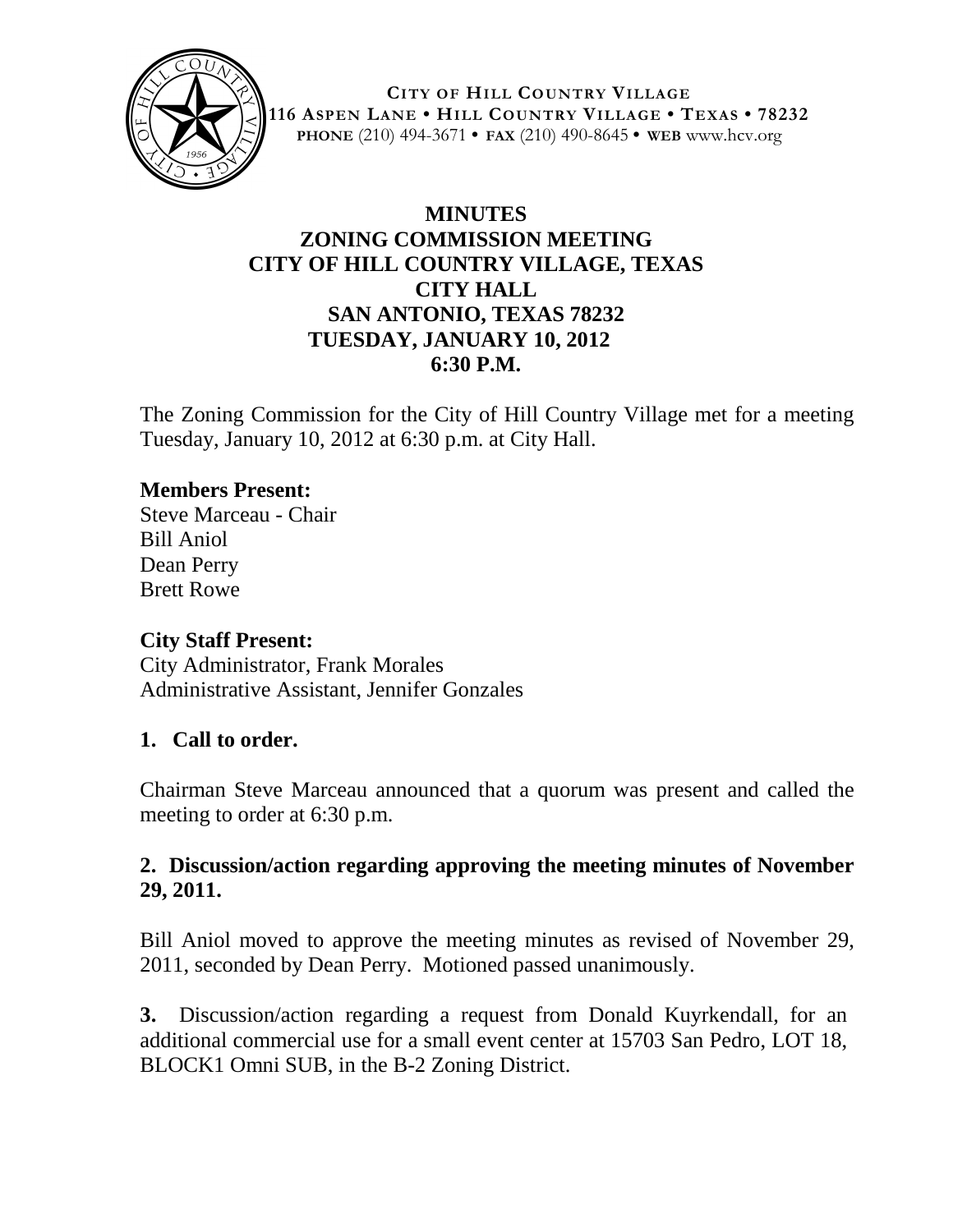Chairman Marceau closed the regular meeting at 6:33 p.m. Chairman Marceau opened the public hearing at 6:33 p.m.

Mrs. Mara Mesa, 225 Crest Trail related the city would not benefit from allowing the small event center because it would not bring in revenue from sales tax. Mrs. Mesa was also concerned that if approved the event center would then take over more property and expand its business.

Chairman Marceau informed Mrs. Mesa that the request was specifically to the address on the application.

Mrs. Renate Mabry, 217 Crest Trail related she was upset that two members voted in favor of the request at the last meeting. Mrs. Mabry's other concern was the more traffic in the area.

Mr. Milton Porterfield, 205 Crest Trail related there would be problems if the event center was approved. His concerns were with the parking. He also mentioned that years ago the city had issues with Discount Tire and their early morning deliveries.

Mr. Bill Wolf, Event Central, asked if SAPD would be able to work his events, so HCV officers wouldn't be taken away from the city.

Mr. Art Martinez, Event Central, asked Chief Morales if the police department has ever had issues with Willie's Ice House and their customers.

Chief Morales replied no.

Mr. Brett Rowe said when the citizens of HCV bought their homes they assumed that bars would not be allowed behind their homes.

Chief Morales related the citizens of Hill Country Village are comfortable with two officers on duty at all times. With the current manpower once officers are dispatched to a call they can safely arrive in approximately two and a half to three minutes. If there are problems at the proposed event center and an officer has to respond then that leaves one officer for the entire city.

Chairman Steve Marceau had the same concerns with law enforcement availability to the residents.